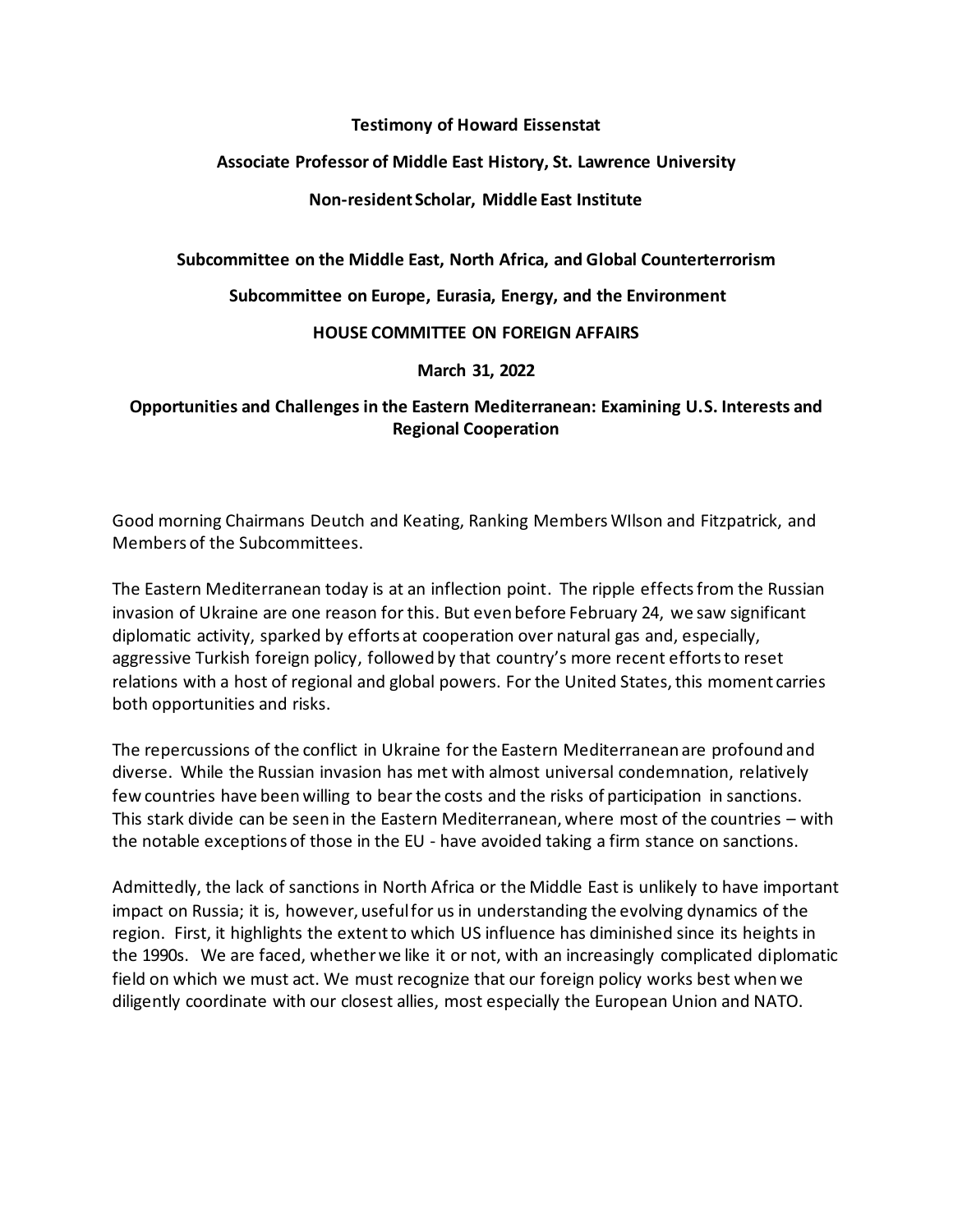In the Turkey, North Africa, and the Levant, support for Ukraine has been far more limited than it has been for EU member states like Cyprus and Greece. Syria, of course, is a Russian client, and has been fulsome in its support for Moscow, but even US allies and partners, Israel, Egypt, and Turkey have been shy about joining in sanctions. Israel, which has strong economic relations with Russia and is anxious to manage tensions in Syria, has dragged its feet. Lebanon, Egypt, and the countries of North Africa, have not joined the sanctions at all and are unlikely to do so. For them, as for much of the Global South, the crisis in Ukraine is largely seen in through the prism of economic fallout at home. A priority of US policy in the region should be working to ameliorate these economic shocks, particularly by helping to address potential grain shortages. Turkey represents a more complex case. Its position in the Ukraine crisis and, more generally, in the region, will be the focus of the bulk of my testimony.

Our relationship with Turkey and that country's role in the region has been among the most vexing and heatedly debated issues facing Washington in the past decade. It is worth considering in depth, not least because the next year and a half are likely to prove pivotal for the direction of that country for many years to come.

Turkey is, in many respects, an excellent example of the increasingly complicated diplomatic field on which the United States must operate; Ankara is neither going to be a reliable ally, nor should we think of it as a new enemy. Instead, Turkey and the US are likely to remain formal allies, occasional partners, and, more frequently than we would like, regional rivals. Neither Ankara's aggressive foreign policy initiatives of the past few years, nor its recent attempts at a foreign policy "reset" are likely to change that fundamental reality. Myriad articles have been written on the question of whether Turkey is turning East or West. From Ankara's perspective, this is a false choice; it aims to retain its ties to the West, which enjoying the benefits of foreign policy independence. It sees itself as developing into a global, rather than merely regional, power.

Turkey's policy on the Russian invasion of Ukraine is a case in point. Ankara's policy is shaped not only by the NATO alliance, but also by longstanding cooperation with Ukraine, and a complex relationship with Russia that is marked by both partnership and rivalry.

To take the most basic element of Ankara's balancing act first, Turkey is committed to the survival of an independent Ukraine. Turkey enjoys close economic relations with Ukraine. It condemned the 2014 Russian invasion and quietly advocated for Ukraine's Crimean Tatar population, which has strong ethnic, religious, and historical ties to Turkey. At the same time, like President Putin, Turkey's President Erdoğan clearly believesthat the 2004 Maidan Revolution, like other "color revolutions," was Western inspired. Like Putin, he sees Ukraine's ambitions to join the West as, at least in part, the product of Western meddling. The general sense in Ankara is that, while they support Ukrainian independence, the West has exacerbated tensions between Ukraine and Russia.

At the same time, although Turkey views Russian irredentism with concern and has been willing to confront Russia on a number of fronts, it is not willing, under current circumstances, to join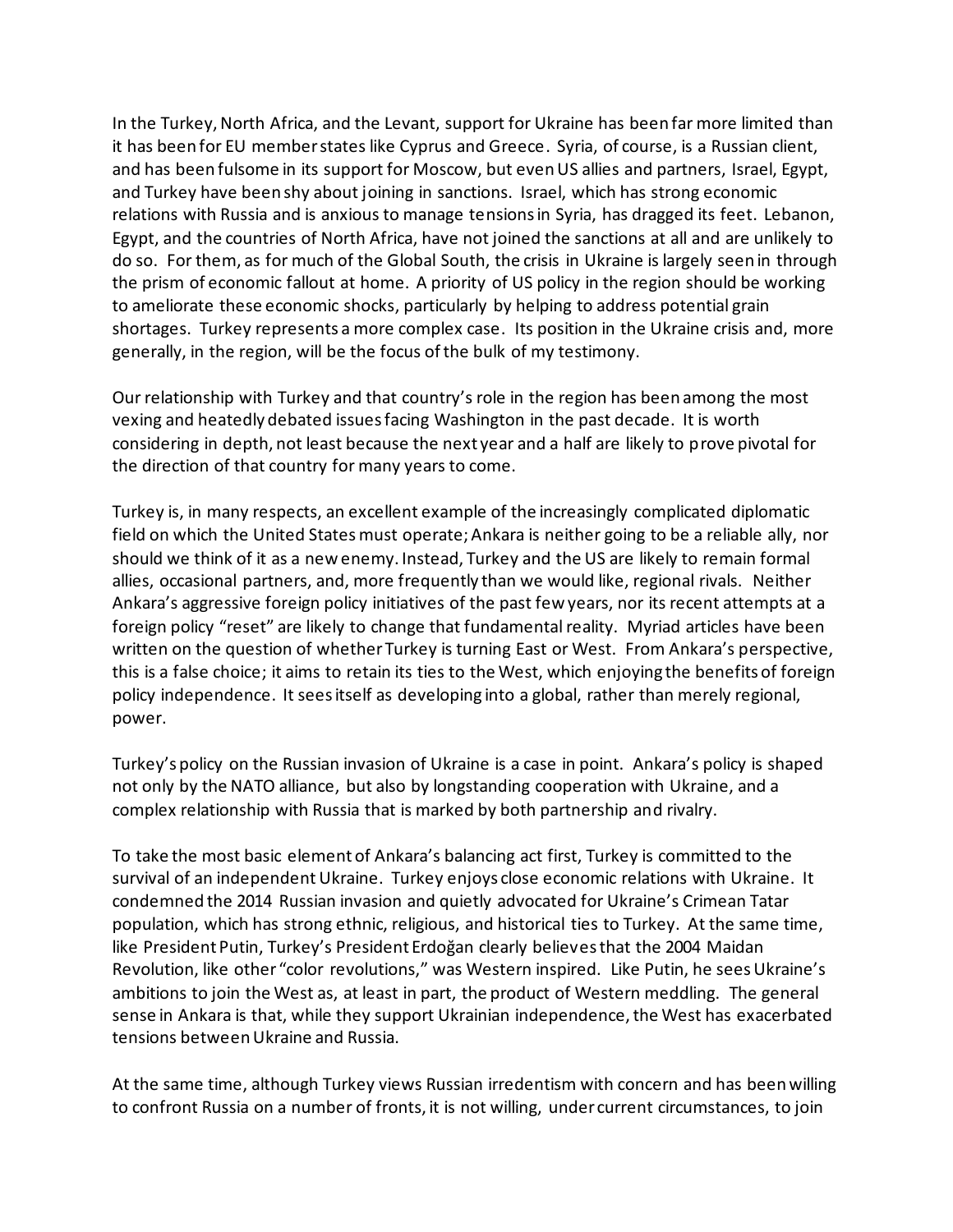in an explicitly anti-Russian campaign. The key reason for this is the Turkish economy, which is in midst of its worst crisis in at least two decades. The inflation rate is now over 50%; everyday families are suffering acutely. Because Turkey is facing elections in June, 2023, this economic crisis also represents the greatest political challenge the Erdoğan government has faced since the attempted coup of 2016. But the reality is that any Turkish government, under these circumstances, would have difficulty joining in sanctions.

Nonetheless, Ankarahas made three contributions since the Russian invasion began. The first and, by far the most important has been the continued sale to Ukraine of Bayraktar drones; these, by all accounts, have had significant value on the battlefield. By highlighting that the drones are being sold through a private company, Turkey has attempted to shield itself from Russian ire. Moscow, for its part, has preferred to paper over this Turkish support for Ukraine. It is worth considering that, Russia, as much as Turkey, has engaged in a "balancing act" in their relations. Russia will attempt to keep Turkey neutral and, if it can, increase fractures between Turkey and its NATO allies.

Turkey's other contributions to Ukraine have been less significant. The closing of the Turkish Straits, under the terms of the Montreux Convention, to military ships received considerable attention, but the overall importance of this step is unclear. It is unlikely to have a significant direct effect on the conflict in the Black Sea. The Ukrainians do not have a navy to speak of and Russia's naval forces were largely put into place before the conflict began. In the medium term, the closure may create supply difficulties for Russian forces in Syria. In the event of a further escalation of tensions between Russia and NATO, it is also entirely possible that the closure of the Straits will work against our interests, undermining NATO's capacity to challenge Russia in the Black Sea.

The final contribution Turkey has made has been to attempt to broker a cessation of hostilities between Russia and Ukraine. Indeed, Turkey hosted Russian and Ukrainian delegations this week. Turkey has good relations with both Ukraine and Russia and, perhaps more importantly, for their own reasons, both Kyiv and Moscow see value in demonstrating Turkey's importance. I don't want to be too dismissive of Turkey's diplomatic overtures, but the reality is that any number of countries can play this role. Moreover, the potential success of such negotiations will have little to do with what Turkey does or doesn't do; any resolution to the current conflict will be the result of outcomes on the battlefield and choices made by Presidents Putin and Zelenskiy respectively.

At the same time, it is fair to underline the ways in which Turkey is at odds with its NATO allies. It has not closed its airspace to Russian flights. It has not joined in sanctions. Russian oligarchs, anxious to avoid sanctions elsewhere, have sailed their yachts to Turkish ports to as safe haven from confiscation. There are good reasons to believe that if the conflict and the sanctions continue for an extended period that Turkey will attempt to profit from them by sanctionsbusting as it has previously done with Iran.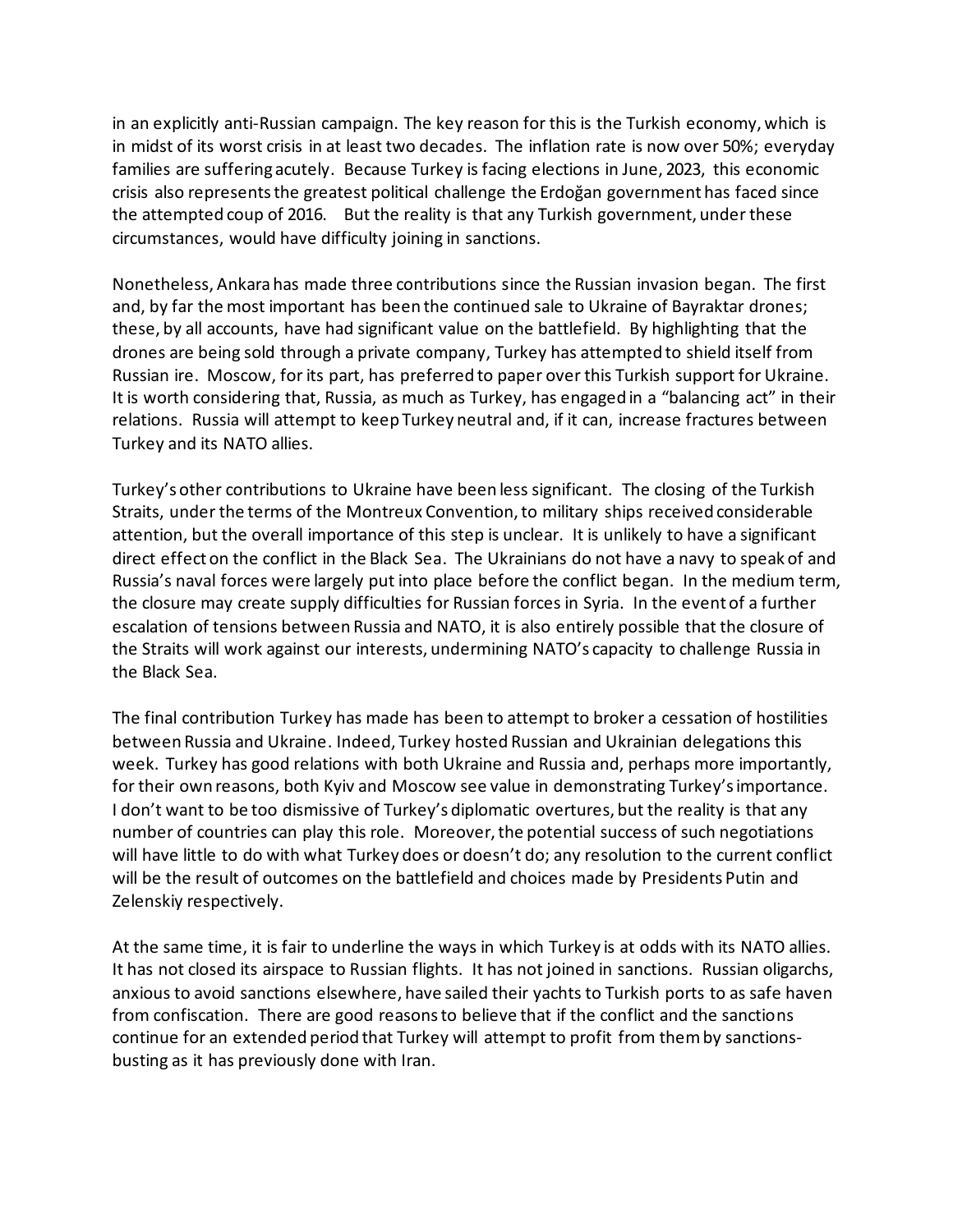From its own perspective, Turkey has done a good job in managing the crisis. Turkey has, thus far, avoided antagonizing Ukraine, Russia, or its NATO allies and it has burnished its image as an independent actor. The invasion of Ukraine has handed Turkey a difficult balancing act at a moment of particular vulnerability. If the conflict drags on, or intensifies, Turkey's balancing act may prove untenable; so far, however Ankara has been able limit its risks and maximize its gains.

For the time being, we may not be able to get more from Ankara that it has already given. What I want to underline here, however, is that Turkey's response has been out of synch with NATO, a halfway point between the unified action we have seen among most of our allies and the general lack of support we have received from our Middle Eastern partners.

From the beginning of the crisis, Turkey has matched its support for Ukraine with criticism of NATO. While recent polling suggests that a firm majority of the Turkish public supports Ukraine, nearly half of Turkish citizens blame NATO for the crisis. Only a third blame Russia.

For those who follow Turkey closely, these results are not particularly surprising; they reflect longstanding distrust of Turkey's Western allies and ambitions about an independent foreign policy. Turkey's ruling AKP and MHP parties have both embraced and nurtured this distrust, but it is felt acutely within the opposition as well. Turkey's leadership believes that it is well placed to take a leading role within a new, multi-polar world and it is anxious to break free from what it sees as the hypocritical constraints imposed on it by its Western allies. This does not mean it wishes to leave NATO – it does not. But these ambitions and this sense that it has been misused by the West are core assumptions of Turkey's current elites.

Distrust of the United States is particularly acute. Some of this is the result of specific policies, the US invasion of Iraq and the SDF (Syrian Democratic Forces), but much is based in conspiracy theories and a belief that the US aims to suppress Turkey's natural development as a great power. These ideas are widely held within the current government's leadership; although the Turkish government is currently engaged in something of a charm offensive vis a vis the United States, we should be honest about the likely limited gains that can be made. Relations can be improved, but we should discard hopes of returning to close relations that we enjoyed in the 1990s and early 2000s.

The issue here goes beyond specific policy questions, like the S400s or the on-going prosecution of Halkbank for Iran sanctions-busting. Intractable as many of these may seem, these are signs of broader issues in US-Turkish relations. Some of this is structural, but much is based in fears of the West that have deep roots in Turkish nationalism and which the current leadership have fully embraced. That leadership believes that, in the final analysis, the West needs Turkey more than Turkey needs the West. It believes that the West in general, and the United States in particular, have worked to limit Turkey's growth into a great power.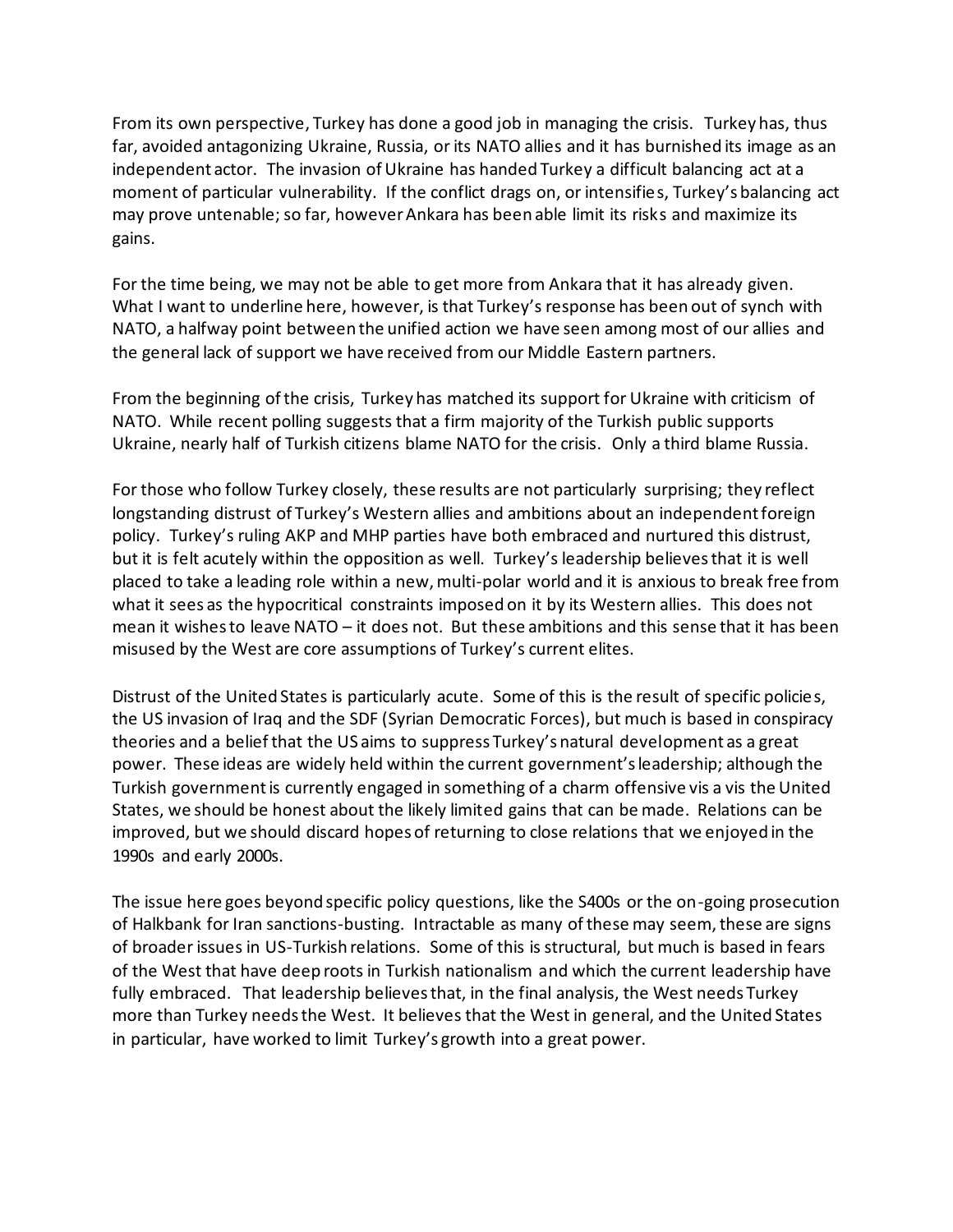More specifically, President Erdoğan has come to believe that the West is attempting to overturn him. The Gezi Protests of 2013, the attempted coup of 2016, and the current economic crisis… all are products, in his mind, of Western machinations.

In the aftermath of the attempted coup, the Turkish government detained a number of US citizens and local US consular staff. Through pressure from the US government, the US citizens have been released, but that pressure was quickly removed. Of the three local consular staffers who were arrested, Hamza Uluçay was released but remains under judicial control and a travel ban after two years in prison. Mete Cantürk remains free under judicial control pending appeals. Metin Topuz has been in prison and is serving a sentence of more than eight years. Like thousands of other purge trials in Turkey, the evidence against these men is fanciful or non-existent. What makes these cases noteworthy is that they were specifically prosecuted for work they did on behalf of the United States.

Similar dynamics are behind the prosecution of one of the most important Turkish civil society leaders, Osman Kavala, and a US citizen – and former US government official - Henri Barkey. Barkey is safely in the United States, but Kavala has been jailed on Kafkaesque charges for more than four years, despite ECHR rulings that demanded his immediate release. These prosecutions are, of course, important because of what they say about the weakness of rule of law in Turkey, but what I wish to highlight is the extent to which antagonism towards the United States and a belief in Washington's ill-will towards Turkey are now woven into the fabric of Turkey's political culture.

This basic distrust of the United States, and the West more generally, is one reason why I am dubious about the prospects that Turkey's current "reset" is anything other than a short-term correction, a consolidation of gains and a mitigation of costs in the face of a profound economic crisis. Turkey is ambitious; its leaders believe that they are at the threshold of an era where Turkey can step onto the world stage as a great power.

To some degree, these beliefs would be true of any Turkish government. The current government, however, has the unfortunate hallmarks of many authoritarian governments: President Erdoğan's leadership has become increasingly personalized and erratic and he takes unnecessary risks. As is evident in Turkey's current economic woes, the costs of this personalized and erratic leadership can be profound. It has certainly done US – Turkish relations tremendous damage.

One last consideration is that Turkey is facing elections in June, 2023. For Turkey – and for the region – a tremendous amount rides on these elections. Erdoğan is more electorally vulnerable now than at any point in his political life. It is in part for this reason that he is so anxious to diminish diplomatic tensions and thereby reassure markets.

While it is true that Turkish elections are no longer fully free, nor fair, it is also true that elections in Turkey do still matter. It is within the realm of possibility that the opposition will win, though its path to victory, and to actually taking power may well be fraught. At the same